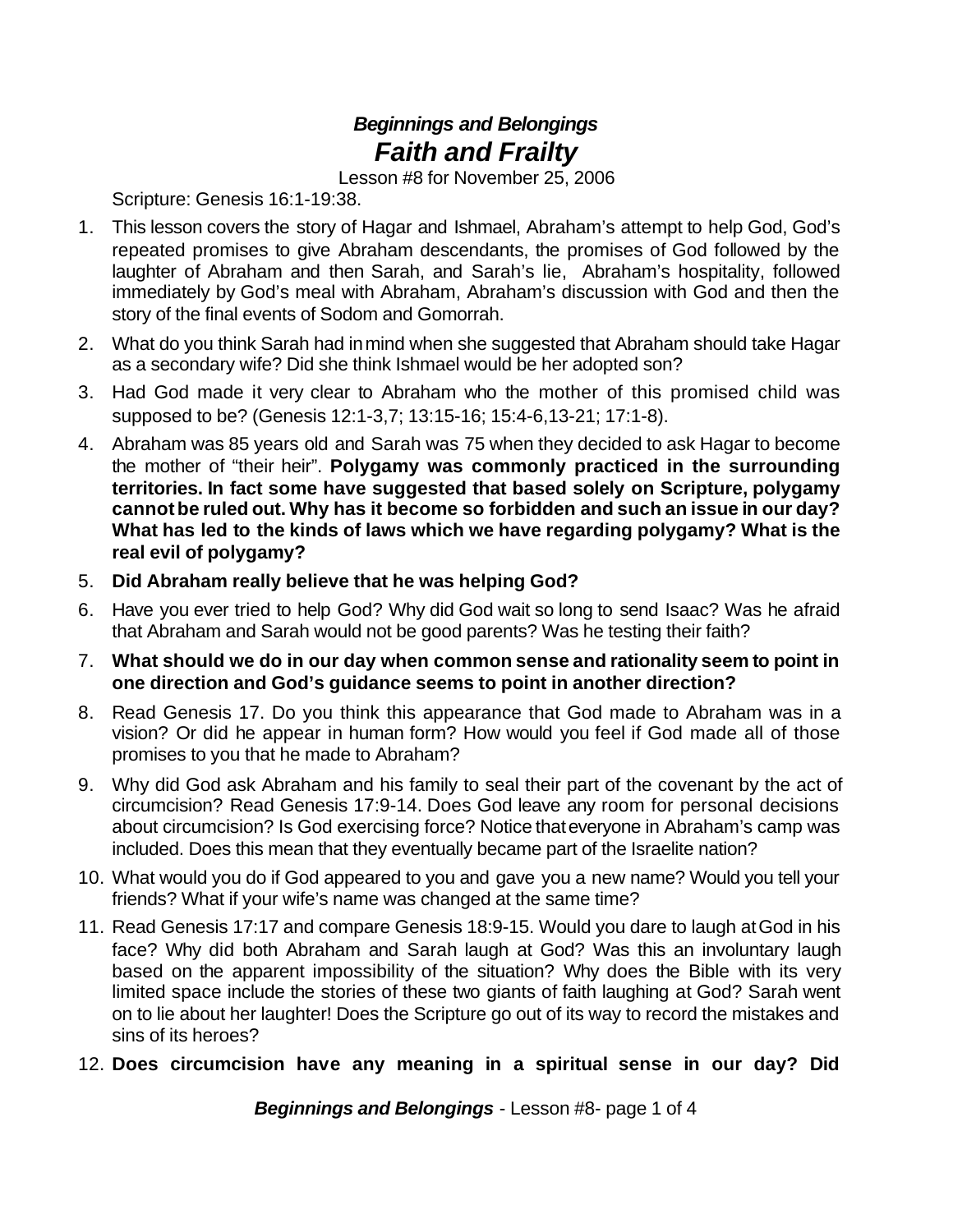## **circumcisionhave something to do with the circumstances in whichAbrahamlived? Why did circumcision become such a big deal?**

- 13. Read Genesis 17:15-19. Finally God mentioned Sarah by name. Does it require the exercise of greater faith to believe what God says when the circumstances seem impossible? Should we be ready at any time to say, "God has said it, I believe it, and that settles it for me?" (Genesis 15:2; 16:4; 17:15-19; Romans 4:16-25). What do these verses tell us about how faith works?
- 14. What do you think would have happened if Abraham had not shown hospitality to the three strangers on the road? Would the story have ended differently in any way?
- 15. Review the story of the three visitors who came to Abraham's home. (Genesis 18:1-8) With Abraham's thousands of attendants, why do you think that he and Sarah personally prepared food and served it to these three visitors? Did Abraham spend a lot of time waiting by the road looking for any visitors who might come along? Was this his version of watching the evening news? Notice that Abraham violated the laws of kosher!
- 16. Read Genesis 18:20,21. Compare Genesis 3:9. Taken literally these two versus seem to give a real-time commentary on God's reporting system. Is God really that ignorant of the events that take place on this planet? Is his reporting system not very reliable? What about all the texts we studied last quarter about the precise and detailed records that God keeps? If his records are complete and accurate, why does he use this kind of language?
- 17. Read Genesis 18:16-33. Who was Abraham talking to in this discussion? If you have a traditional English translation you will notice that this person is called LORD. This is an English code word for the Hebrew name YHWH. Is this God, the Father, or God, the Son? If Abraham is talking to God, either Father or Son, would this qualify as prayer? Have you ever said to God in prayer

Surely you won't kill the innocent with the guilty. That's impossible! You can't do that. If you did, the innocent would be punished along with the guilty. That is impossible. The judge of all the earth has to act justly.(Genesis 18:25)

Should Abraham have been struck down for his impudence? **Is that the way the faithful speak to God?**

18. Why does the Bible picture Abraham as bargaining with God? Do you ever do that? It would appear that Abraham was quite successful in his bargaining! What do you think God would have said if Abraham had gotten down to three?

> Love for perishing souls inspired Abraham's prayer...His deep interest for Sodom shows the anxiety that we should feel for the impenitent...the spirit of Abraham was the spirit of Christ." {*PP* 140.1-2}

- 19. Read Genesis 19:1-11. What was the purpose of telling the story of Sodom's last night? What do these verses tell us about conditions in Sodom? How did things become so bad there? Remember that these are the people who were rescued by Abraham just a few years earlier! Based on what you know about Sodom and Gomorrah, what do youthink was the reason for their destruction?
- 20. 2 Peter 2:7,8 describes Lot as a righteous man. Why would such a person choose to raise

*Beginnings and Belongings* - Lesson #8- page 2 of 4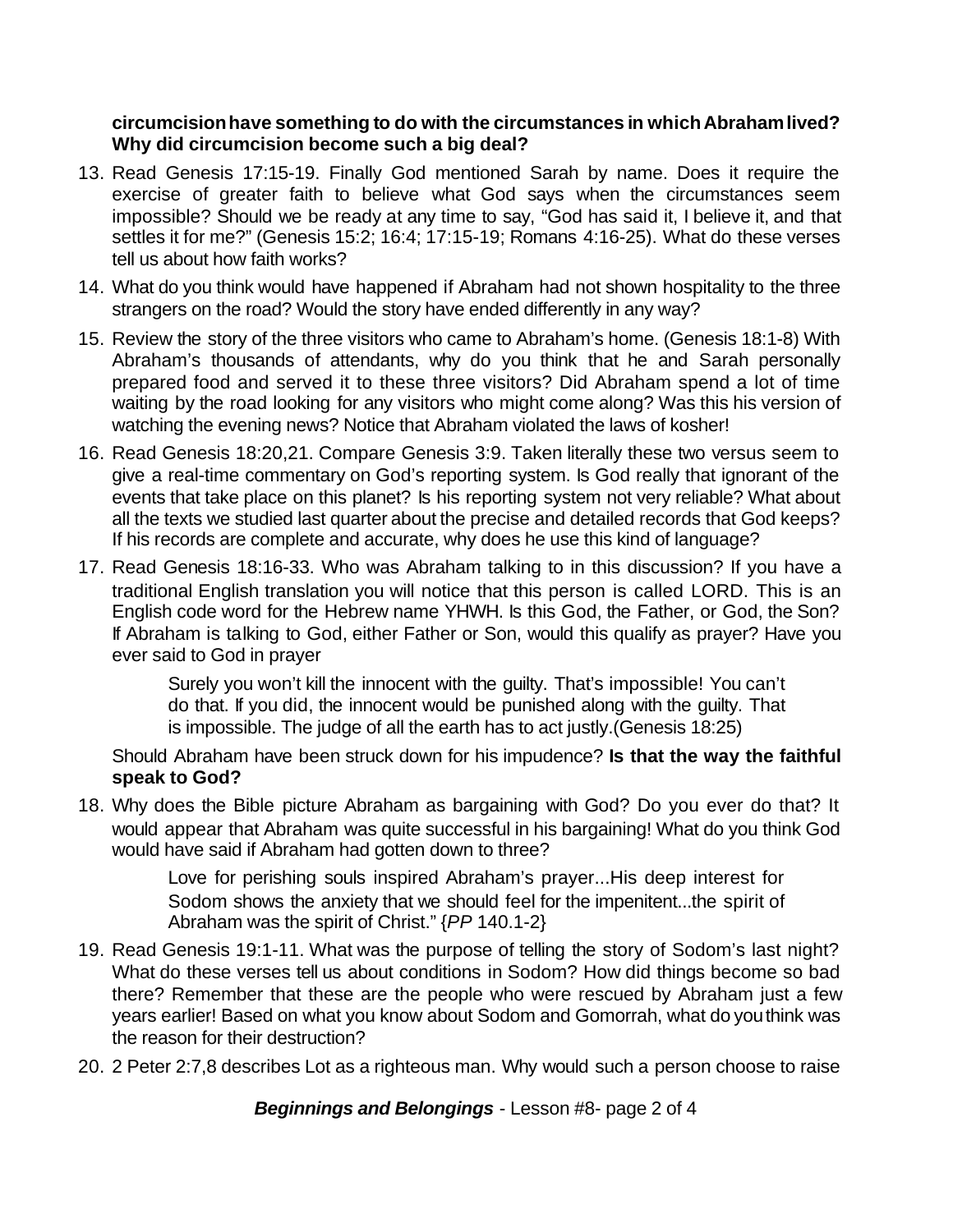his family in the city of Sodom? (See #23)

- 21. **There are some verses in Scripture that are absolutely stunning to us given our cultural milieu. Read Genesis 19:8. What would lead Lot to offer to give his virgin daughters to a large group of violent and homosexual men?**
- 22. Lot apparently had other children, who were already married, living in Sodom. Try to imagine yourself going to the home of your child to convince them to grab their things and get out of Sodom. What would you say to them?
- 23. What do we know about Lot's wife? What was her spiritual background? Did Abraham help Lot find a wife?

The wife of Lot was a selfish, irreligious woman, and her influence was exerted to separate her husband from Abraham. But for her, Lot would not have remained in Sodom, deprived of the counsel of the wise, God-fearing patriarch. The influence of his wife and the associations of that wicked city would have led him to apostatize from God had it not been for the faithful instruction he had early received from Abraham. The marriage of Lot and his choice of Sodom for a home were the first links in a chain of events fraught with evil to the world for many generations. {*PP* 174.2}

- 24. Try to imagine yourself fleeing from Sodom. Would you be inclined, like Lot's wife, to look back, at least for a glance?
- 25. Would the world have been a better place without Lot and his daughters? God, knowing full well the future history of these nations, decided to preserve Lot and his daughters anyway. Was that a good decision? (2 Peter 2:7,8)
- 26. **If you had been Lot escaping from the city of Sodom, where would you have gone?** What happened to Lot's enormous flocks and herds? Where were his herdsmen? What do you think would have happened if Lot and his daughters had gone straight to Abraham's place?
- 27. If you had the choice right now of leaving all your earthly possessions and living in poverty for the rest of your life but with a guarantee of eternal salvation, would you accept it?
- 28. Read Genesis 19:12-29. What do we know about Zoar? If you knew that the cities behind you were experiencing the outpouring of God's wrath in fire and brimstone, would you want to stay as close as possible? Or would you want to flee as fast and as far as possible?

Lot dwelt but a short time in Zoar. Iniquity prevailed there as in Sodom, and he feared to remain, lest the city should be destroyed. Not long after, Zoar was consumed, as God had purposed. {*PP* 167.3}

- 29. We know very little about the rest of the life of Lot or his daughters except for their incestuous relationship that resulted in the Moabites and Ammonites who ended up being long term enemies of the Israelites. Did they ever make an attempt to speak to Abraham about what had happened? Did Abraham try to find them? Why or why not?
- 30. **Who was it that poured out fire and brimstone on the cities of Sodom and Gomorrah?** Would it matter to you if it was God, the Father, or God, the Son? Who was